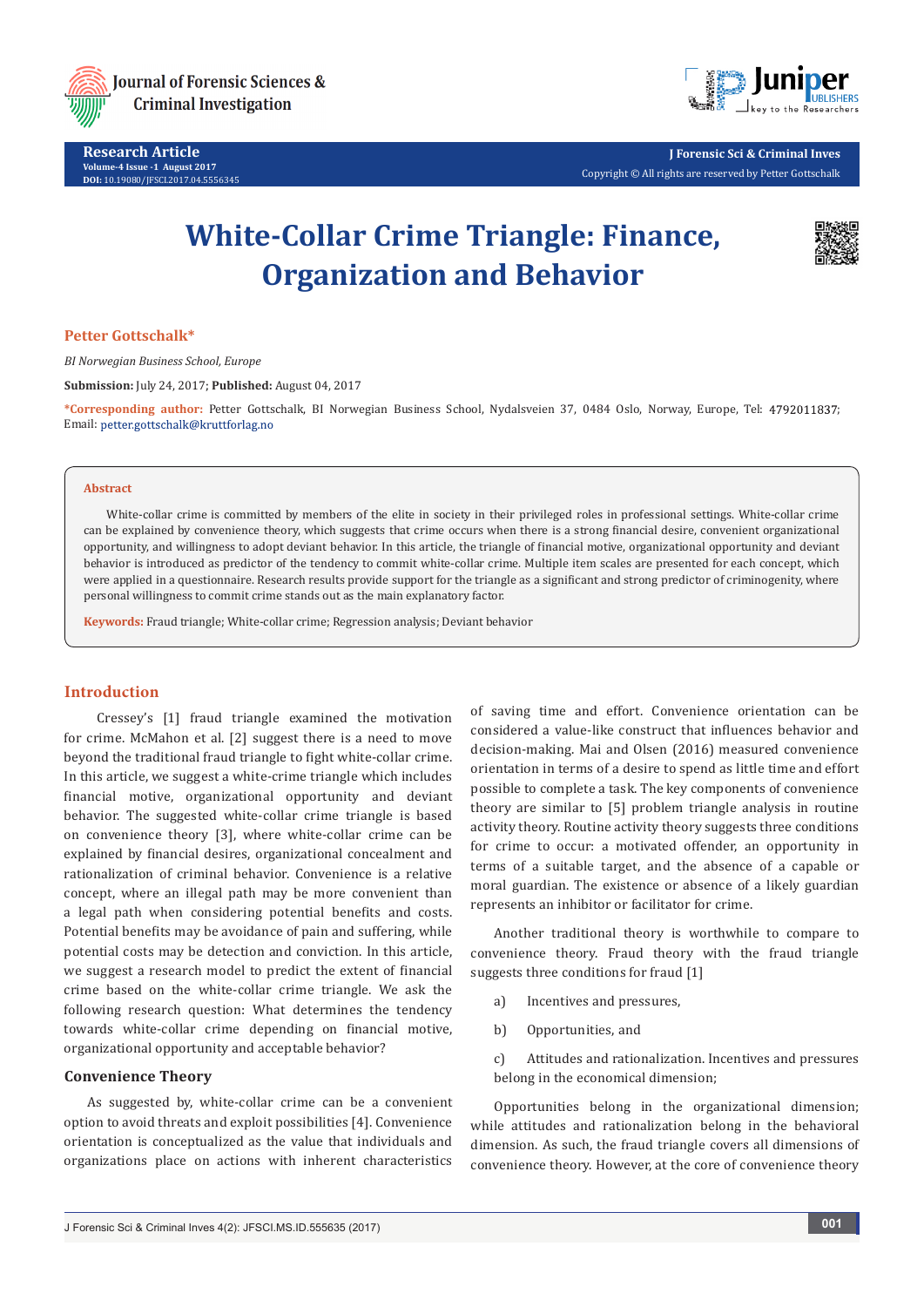is convenience in all three dimensions as well as opportunity found in the organizational setting based on professional role and trust by others. Furthermore, convenience theory emphasizes the relative importance of convenience, where offenders have alternative legitimate actions available to respond to incentives and pressures, but they choose illegitimate actions since these actions are considered more convenient.

#### **Financial Motive**

The motive for white-collar crime is simply financial gain. The motive for financial gain, however, can vary. Crime might be a response to both possibilities and threats, and it might be a response to both strengths and weaknesses. An offense can enable exploration and exploitation of a business or a personal possibility that seem otherwise unobtainable. An offense can enable avoidance of business threats or personal threats. An offense can make the business or the personal situation even stronger, and it can reduce and compensate for business or personal weaknesses. Financial gain as motive for white-collar crime can either benefit the individual or the organization. If illegal financial gain benefits the individual, it is labeled occupational crime. The individual benefits personally from illegal economical gain in a setting where his or her occupation enables white-collar crime. The motive for personal financial gain can vary in terms of possibilities and threats, and strengths and weaknesses. Examples of possibilities include increased personal wealth to enjoy as well as enjoyment by providing others - such as relatives and friends - with gifts and benefits. Examples of avoidance of threats include avoidance of personal bankruptcy and avoidance of falling from a high status position based on being rich. Examples of strengths include strengthened role in the local community and increased admiration at work. Examples of compensation for weaknesses include buying friends and compensating for lack of popularity by paying for others.

When financial gain as a motive for white-collar crime benefits the organization, it can again be explained by possibilities, threats, strengths and weaknesses. Possibilities include achieving a new contract and establishing a subsidiary in a corrupt country. Threats include avoidance of bankruptcy for the business, where tax evasion and bank fraud can be relevant forms of white-collar crime. Strengths can be improved in terms of higher share prices and better corporate reputation. Examples of weaknesses that can be compensated by illegal financial gain include avoidance of loss of key personnel, continuation of risky business practices, and growth rather than consolidation in the firm. As discussed so far, there are all kinds of motives and motivations for white-collar crime. A motive is something that causes someone to act in a certain way and do certain things. Similarly, motivation is a theoretical construct used to explain behavior. Motivation represents the reasons for people's actions, desires, and needs. Motivation involves personality and cultural factors that induce individuals to act in ways that neutralize the

strong ethical controls of society. Specific cultural factors that lead to crime and criminal behavior include the desire to make a fast buck and the fear of losing what has already been made [6].

Motivation is different from, but at the same time linked to opportunity [7]. Motivation is distinct from opportunity, but the two often intertwine, as when opportunity enhances temptation. As in legitimate enterprise, being able tends to make one more willing, just as being willing increases the prospects of being able. The American dream suggests that everyone in America has the possibility of becoming monetary successful. A high whitecollar crime rate can be attributed to the commitment to the goal of material success as experienced in the American dream. It is caused by an overemphasis on success in exposed assets [8], and it is not matched by a concurrent emphasis on what means are legitimate for reaching desired goals [9]. When fewer people experience that they are unable to live the American dream by mean of law-abiding behavior, then more people will explore alternative avenues to live the American dream.

A white-collar criminal wrote in his autobiography about his American dream [10]. I had lived a version of the American dream: a high school dropout who with ambition, hard work, and a lot of good luck rose to the cusp of one of the highest positions in the land. The American dream emphasizes economic success, while at the same time society is perceived to be restricting individuals' access to legitimate opportunities for upward socioeconomic mobility, which, in turn, can result in high levels of criminogenic anomie in society [9]. The opposite of the American dream theory is the fear of falling theory. While the dream is about climbing in the pyramid, the fear is about falling down from the pyramid. Fear of falling theory suggests that people in leading positions are afraid of consequences from failure and therefore try to survive in their positions by applying various means [11]. They are afraid of falling off the financial cliff and losing their wealth and status. Therefore, they work constantly to remain successful, preferably more successful than others, while not having the time to relax and enjoy wealth because of their fear of failure. It is this struggle for financial success and maintenance of that success which are important to them. The fear of falling leads to solutions to problems such as acute illiquidity in terms of financial crime as the only way out of the crises. Profit-driven crime is thus not only an issue of making even more money. Rather, it is an issue of survival, and it may be about rescuing a sinking ship.

#### **Organizational Opportunity**

The organizational dimension sets white-collar criminals apart from other financial criminals. Abusing social security benefits, committing tax evasion or committing Internet fraud on a personal level is not considered white-collar crime. White-collar crime is defined as financial crime committed in a professional capability in an organizational context. While possibilities in the economical dimension are concerned with convenient abilities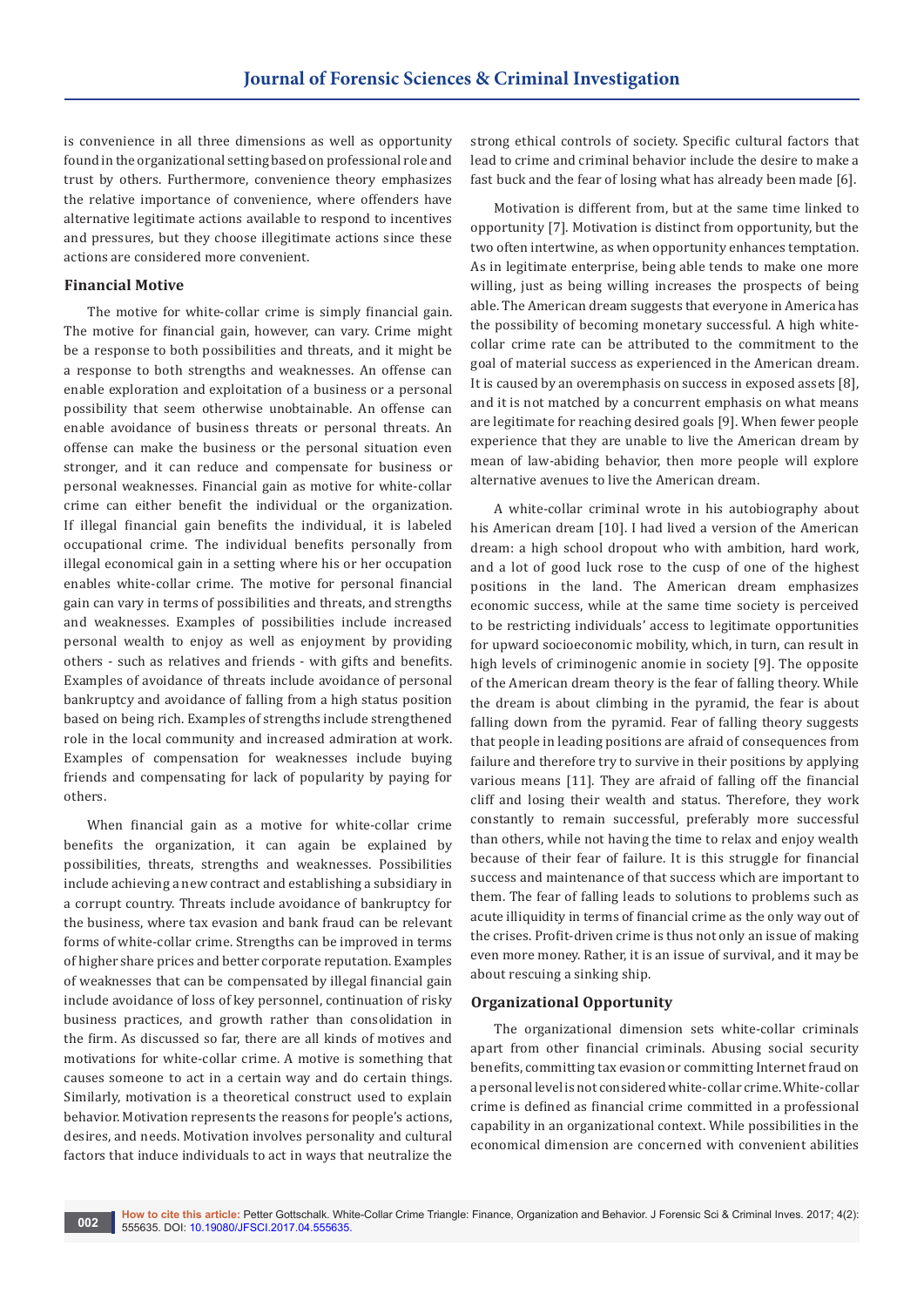for achievement of goals (avoid threats and gain benefits such as real estate and foreign establishment), opportunities in the organizational dimension revolves on how crime can be committed conveniently. The economical dimension answers the why question, while the organizational dimension answers the how question of white-collar crime. We distinguish between economic ability to realize wishes, meet needs and fulfill desires, and professional opportunity to implement white-collar crime in connection with regular business activities. Corruption, bank fraud and embezzlement are typical examples of financial crime in professional settings.

An organization is a system of coordinated actions among individuals and groups with boundaries and goals [12]. An organization can be a hierarchy, a matrix, or a network or any other kind of relationships between people in a professional work environment [13]. Ahrne et al. [14] argue that an organization is characterized by membership, hierarchy, monitor and sanctions. Organizations decide about membership, about who will be allowed to join the organization as employees. Membership brings a certain identity with it, an identity that differs from that of non-members. Organizations include a hierarchy, a duty to oblige others to comply with decisions. Hierarchy entails a form of organized power. Organizations can issue commands, and can also decide upon rules that its members are expected to follow in their actions. An organization has the right to monitor compliance with its commands and rules. Organizations have the right to decide about sanctions, both positive and negative. They can decide to change a member's status by using promotions, grading systems, awards, diplomas and medals.

Organizational members have different roles that lead to different extent of power and influence. Some organizational members have to do and also do what they are told. Other members decide what should be done. Power and influence is associated with level in the organizational hierarchy, tasks to be performed, as well as individual freedom. Some members enjoy substantial individual freedom although they can be found at lower levels of the organization.

The organizational anchoring may cause some revealed white-collar criminals to avoid investigation, prosecution and conviction. The business may be too powerful or important to collapse (such as banks), and the criminals may be too powerful to jail. After the downturn in the US economy in 2008, many expected bank executives to be prosecuted, but they were not [15] explain why it did not happen:

From a criminological standpoint, the current financial meltdown points to the need to unpack the concept of status when examining white-collar and corporate offenses. The high standing of those involved in the current scandal has acted as a significant shield to accusations of criminal wrongdoing in at least three ways. First, the legal resources that offenders can bring to bear on any case made against them are significant. This

would give pause to any prosecutor, regardless of the evidence that exists. Second, their place in the organization assures that the many below them will be held more directly responsible for the more readily detected offenses. The downward focus on white-collar and corporate crimes is partly a function of the visibility of the offense and the ease with which it can be officially pursued. Third, the political power of large financial institutions allow for effective lobbying that both distances them from the criminal law and prevents the government from restricting them from receiving taxpayer money when they get into trouble. Similar lack of prosecution and punishment can be found in private fraud investigations. For example, [16] identified executive misconduct as the reason for the bankruptcy at Lehman Brothers, but the investigation nevertheless concluded that executives were legally not to blame. Therefore, they were never prosecuted.

The organizational setting focuses on profession and position associated with a business or other kind of entity that makes it possible to carry out criminal acts. A profession is an occupation where a person is eligible by virtue of education and experience. In a narrow sense, a profession is a group of professionals with the exclusive right to perform certain work because they have completed a special education. Examples are medical doctors and attorneys. This definition is too narrow in our context. Profession is here broadly defined as a qualified occupational practice based on knowledge and experience. [17] Argues that organizational culture makes it possible to adopt organizational purposes and objectives, which are basically deviant in comparison with social norms yet in line with the competition. Deviant purposes can be chosen when business corporations are trapped by doubtful, immoral or disloyal means that are used by competitors. They could also be trapped by the business milieu as a social institution. Furthermore, they could be trapped by their own sector-based morality, which is oriented towards profit maximization.

#### **Deviant Behavior**

Most theories of white-collar crime can be found along the behavioral dimension. Numerous suggestions have been presented by researchers to explain famous people who have committed financial crime. In this chapter, some of the most prominent theories are presented: differential association theory, theory of self-control and desire-for-control, slippery slope theory, and neutralization theory. Crime is not committed by systems, routines, or organizations. Crime is committed by individuals. White-collar criminals practice a deviant behavior to carry out their offenses. White-collar crime is committed by members of the privileged socioeconomic class who are using their power and influence. Offenders are typically charismatic, have a need-to-control, have a tendency to bully subordinates, fear losing their status and position, exhibit narcissistic tendencies, lack integrity and social conscience, have no guilt feelings, and do not perceive themselves as criminals.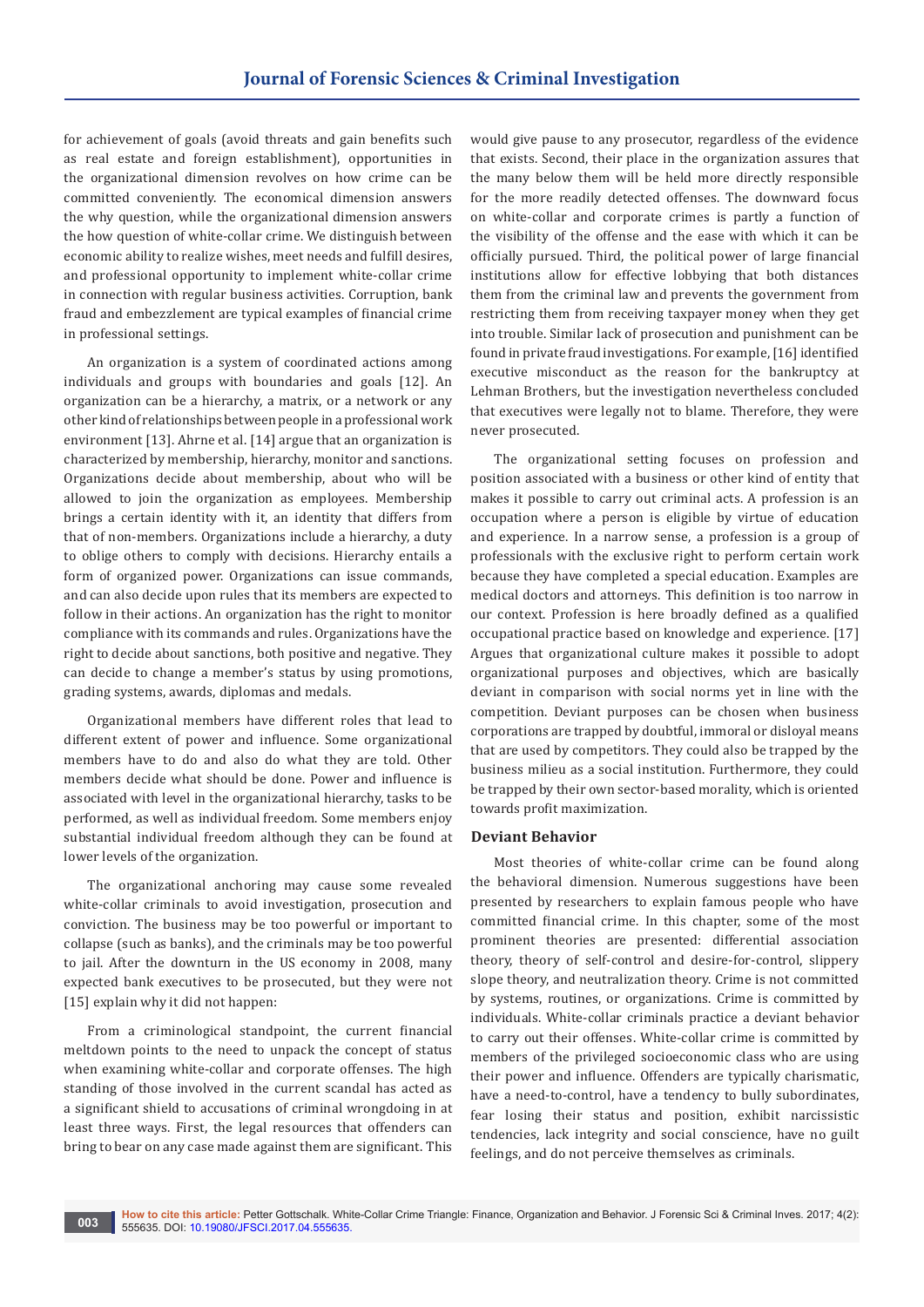Convenience theory argues that white-collar crime is most common among people in their forties, an age when one is most ambitious and opportunities often are the greatest. Ambitions can be significant both on behalf of oneself and on behalf of the organization. At this age, many have taken on positions that enable and make it relatively convenient to carry out financial crime. The maximum extent of criminogenity is normally reached in a time frame where ambitions and opportunities are at a peak. White-collar criminals are often effortlessly both before and after they have committed financial crime. They feel no discomfort at their crime, and they may live well with their crime. This lack of guilt feeling and lack of bad conscience can be explained by a number of behavioral theories, such as neutralization theory and self-control theory. Neutralization techniques help remove potential guilt feeling both before and after an offense, while a lack of self-control causes the threshold for committing an offense to decline.

Many theories applied to white-collar crime and criminals are developed along the behavioral dimension. By behavior is meant human movement patterns, actions and reactions. A person's behavior is the sum of his or her responses to external and internal stimuli. For example, criminals are often more innovative than most people [18]. Researchers have introduced numerous explanations for the behavior of known whitecollar offenders such as Maddoff, Rajaratman and Schilling in the United States. Typical explanations include differential association theory [19], self-control theory [20], slippery slope theory [21], and neutralization theory [22]. Deterrence theory [23], obedience theory [24], and negative life events theory [25] are other relevant theories.

The theories help illustrate how financial crime may be the most convenient action from a behavioral perspective to exploit an opportunity for profit. It is convenient for offenders to abuse their positions, resources and power to inflict losses on others, while at the same time enrich themselves or their organization [26]. Research by Ragatz et al. [27] is an example of work that explores psychological traits among white-collar offenders. Their research results suggest that white-collar offenders have lower scores on lifestyle criminality, but higher score on some measures of psychopathology and psychopathic traits compared to non-white-collar offenders. Similarly, McKay et al. [28] examined the psychopathology of the white-collar criminal acting as a corporate leader. They looked at the impact of a leader's behavior on other employees and the organizational culture developed during his or her reign. They found narcissism, and narcissistic behavior is suggested often to be observed among white-collar offenders [29-32].

Narcissists exhibit an unusually high level of self-love, believing that they are uniquely special and entitled to praise and admiration. [33] Studied a number of well-known whitecollar offenders in the United States and found that many of them identified themselves so strongly with the organization

that they regarded themselves as the core of the business. This phenomenon can be called narcissistic identification with the organization. Such a strong identification with the organization can in itself lead to a higher level of white-collar crime. When the organization is perceived as him or her, he or she may argue that he or she is entitled to enrichment at the expense of the organization.

#### **Research Model**

The extent of white-collar crime can be explained by desire in the economical dimension, opportunity in the organizational dimension, and willingness in the behavioral dimension, as illustrated by the research model in (Figure 1). The research model is expected to predict the extent of white-collar crime based on convenience theory.



The research model in Figure 1 stimulates the following research hypotheses.

*a) Hypothesis I:* A stronger desire for more profits will lead to a greater tendency to commit white-collar out of convenience. The economical dimension of convenience theory suggests that the desire for profits is caused by perceived needs. It is convenient to satisfy desires by whitecollar crime.

*b) Hypothesis II:* A greater organizational opportunity to commit crime will lead to a greater tendency to commit white-collar crime out of convenience. The organizational dimension of convenience theory suggests that the profession and privileged position of the potential offender provides an opportunity to commit crime and makes crime a convenient action.

*c) Hypothesis III:* A stronger willingness to commit crime will lead to a greater tendency to commit white-collar crime out of convenience. The behavioral dimension of convenience theory suggests that member of the elite are willing to commit white-collar crime.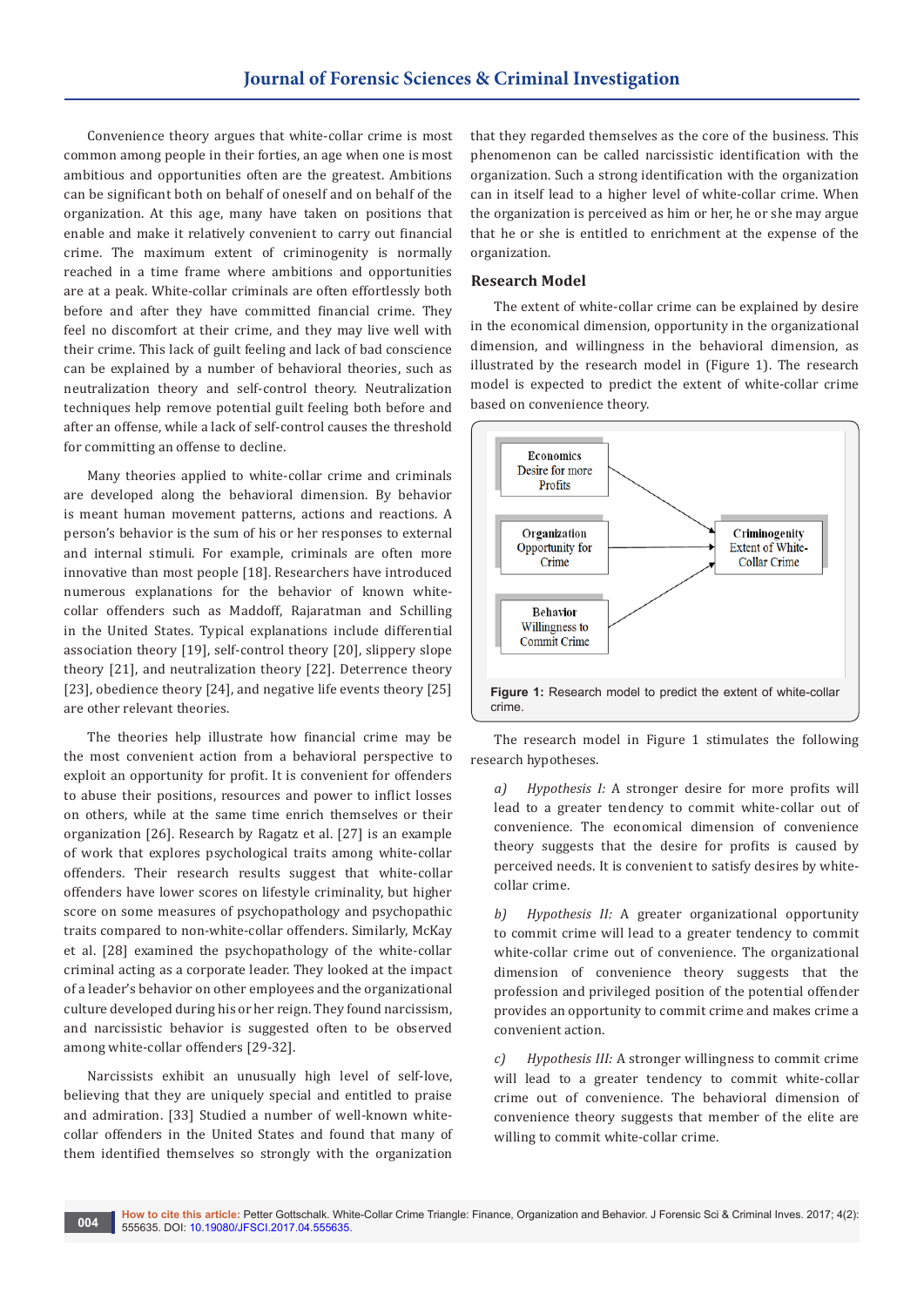# **We Operationalize Economics as Desire for More Profits in the Following Statements (disagree-agree):**

i. Top executives are very concerned about profitability.

ii. Top executives choose convenient solutions to achieve ambitious financial goals.

iii. Top executives choose convenient solutions to satisfy their own financial greed.

iv. Top executives choose convenient solutions when they are exposed to financial stress.

#### **We Operationalize Organization as Opportunity for Crime in the Following Statements (disagree-agree):**

Top executives have ample opportunities to commit financial crime related to their positions.

II. It is convenient for top executives to commit financial crime in their positions.

III. It is convenient for top executives to express that apparently illegal financial actions are legitimate.

IV. It is convenient for top executives to conceal illegal financial actions among legal actions.

#### **We Operationalize Behavior as Willingness to Commit Crime in the Following Statements (disagree-agree):**

a) Top executives are willing to commit financial crime at work.

b) Top executives perceive that financial crime is convenient because they do not look at themselves as criminals.

c) Top executives perceive that financial crime is

**Table 1:** Variation in criminogenity explained by three predictors.

convenient because they lack self-control.

d) Top executives perceive that financial crime is convenient because they think the end justifies the means.

# **We Operationalize Criminogenity - The Tendency to Commit Crime - As Extent Of White-Collar Crime in the Following Statements (disagree-agree):**

i. Top executives often commit financial crime by virtue of their positions.

ii. Financial crime is accepted among top executives.

iii. Top executives often solve challenges by committing financial crime by virtue of their positions.

iv. Top executives have a great tendency to commit financial crime by virtue of their positions.

The research model was applied empirically by these statements in a questionnaire distributed to students in a class on policing financial crime. All thirty-two students filled in the questionnaire in the spring term 2017.

# **Research Results**

First, each of the four multiple item scales had to be studied in terms of reliability. The Cronbach's alpha turned out to be .619, .809, .617 and .768 respectively for economics, organization, behavior, and crime. While two of them are below the acceptable threshold of  $p$ <.7, the scales were still applied in this research because of the limited number of respondents. (Table 1) indicates that the three independent variables can predict variation in the dependent variable to a large extent. More than half of the variation in crime tendency is predicted by motive, organization and behavior as indicated by an adjusted R square of .565 (Table 2).

| <b>Model Summary</b>                            |       |          |                          |                                   |  |  |  |
|-------------------------------------------------|-------|----------|--------------------------|-----------------------------------|--|--|--|
| Model                                           |       | R Square | <b>Adjusted R Square</b> | <b>Std. Error of the Estimate</b> |  |  |  |
|                                                 | .779a | .607     | .565                     | .84766                            |  |  |  |
| a. Predictors: (Constant), Atferd, Økonomi, Org |       |          |                          |                                   |  |  |  |

**Table 2:** Variation in criminogenity explained by three predictors.

| <b>ANOVA</b> <sup>a</sup>                       |                       |        |                    |        |        |                   |  |  |
|-------------------------------------------------|-----------------------|--------|--------------------|--------|--------|-------------------|--|--|
| Model                                           | <b>Sum of Squares</b> | df     | <b>Mean Square</b> | F      | Sig.   |                   |  |  |
|                                                 | Regression            | 31,124 | 3                  | 10,375 | 14,439 | 0.00 <sup>b</sup> |  |  |
|                                                 | Residual              | 20,119 | 28                 | ,719   |        |                   |  |  |
|                                                 | Total                 | 51,242 | 31                 |        |        |                   |  |  |
| a. Dependent Variable: Krim                     |                       |        |                    |        |        |                   |  |  |
| b. Predictors: (Constant), Atferd, Økonomi, Org |                       |        |                    |        |        |                   |  |  |

The above Table indicates that the regression model is indeed significant with a high F-value of 14.439.

**How to cite this article:** Petter Gottschalk. White-Collar Crime Triangle: Finance, Organization and Behavior. J Forensic Sci & Criminal Inves. 2017; 4(2): 555635. DOI: [10.19080/JFSCI.2017.04.5556](http://dx.doi.org/10.19080/JFSCI.2017.04.555635)35. **005**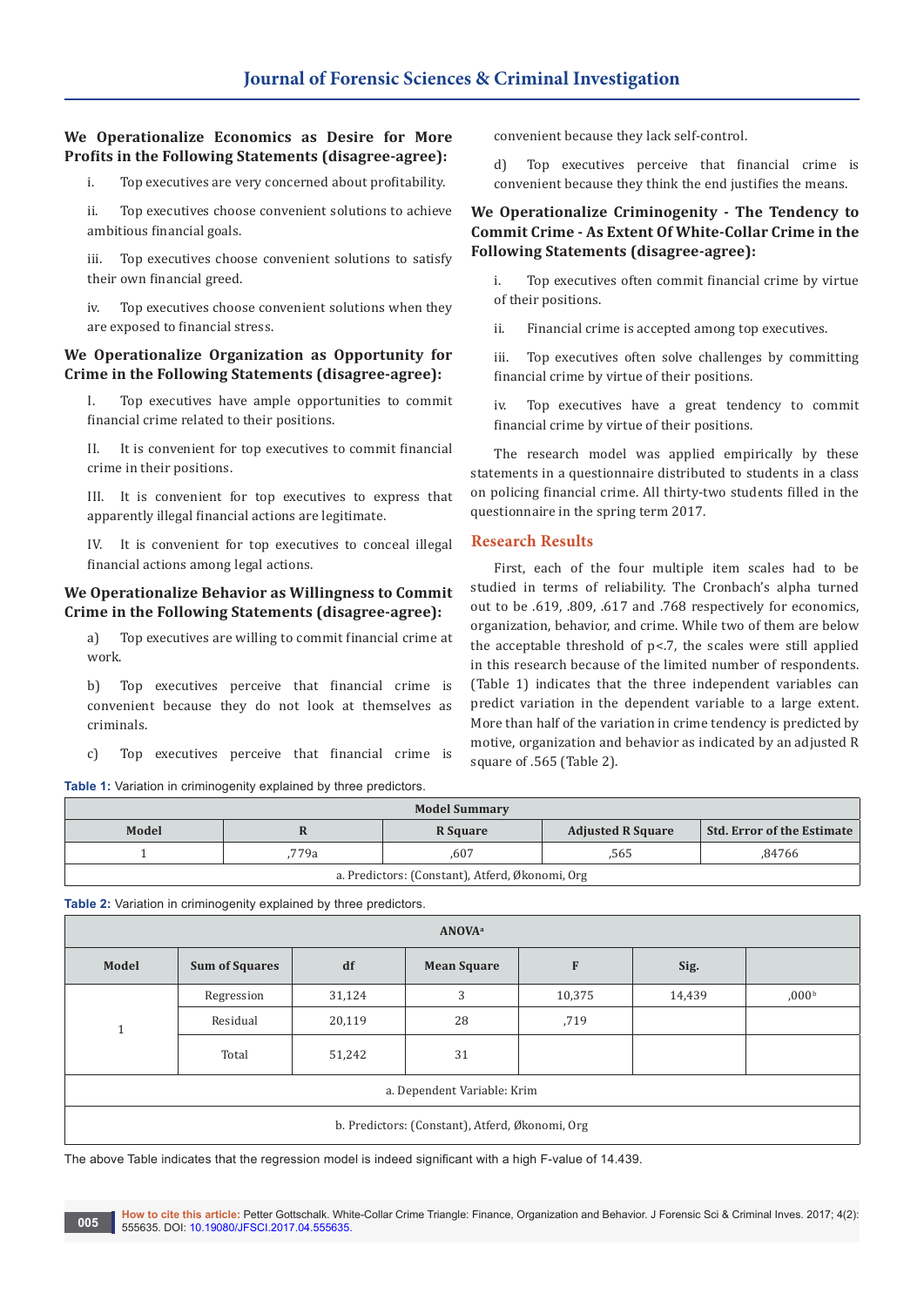| Coefficientsa               |            |                                    |                   |                                     |          |      |  |  |
|-----------------------------|------------|------------------------------------|-------------------|-------------------------------------|----------|------|--|--|
| Model                       |            | <b>Unstandardized Coefficients</b> |                   | <b>Standardized</b><br>Coefficients |          | Sig. |  |  |
|                             |            | B                                  | <b>Std. Error</b> | <b>Beta</b>                         |          |      |  |  |
|                             | (Constant) | $-1,403$                           | 1,082             |                                     | $-1,297$ | ,205 |  |  |
|                             | Økonomi    | ,206                               | ,182              | ,139                                | 1,129    | ,269 |  |  |
|                             | 0rg        | ,144                               | ,142              | ,132                                | 1,011    | ,321 |  |  |
|                             | Atferd     | ,896                               | ,171              | ,677                                | 5,255    | ,000 |  |  |
| a. Dependent Variable: Krim |            |                                    |                   |                                     |          |      |  |  |

**Table 3:** Significance of predictor variables for white-collar crime.

Table 3 shows that only one of the predictors is by itself significant. While neither financial desire nor organizational opportunity is significant predictor of the tendency to commit white-collar crime, behavior is indeed a very significant predictor. With a steep slope of .677 in the relationship, and a significant relationship at .000, willingness to get involved in deviant behavior is the main explanation for white-collar crime.

#### **Discussion**

In their classical article on theory building and theory testing, [33] conceptualize theory building as the introduction of constructs and relationships. Work on convenience theory represents theory building as we introduce the construct of convenience and define relationships between desire for profits, opportunity in the organizational context, and willingness for deviant behavior. The introduction of the new construct of convenience creates a departure from existing work by generating a number of new research directions that can shape future thinking [33]. Conceptualize theory testing as the application of theory in an empirical study as a means of grounding a specific set of a priori hypotheses. Testing of convenience theory require delving into underlying processes that explain relationships, touching on neighboring concepts or broader social phenomena, and describing convincing and logically interconnected arguments. Tests described so far do not necessarily satisfy all these requirements.

However, [33] define different levels of theory testing. Their third point on the theory-testing axes seems to fit our testing so far, where predictions are grounded in past conceptual arguments. We explain why a given relationship should exist by asking a population of students to agree or disagree with each statement. Describing the causal logic behind a given prediction and then gaining support for this description supplies a critical ingredient to theory testing. Furthermore, [33] identified five distinct types of research outcomes concerning theories: reporters, testers, qualifiers, builders, and expanders. Our approach seems to fit the description of builders that are relatively high in theory building but relatively low in theory testing. Builders include inductive studies that focus on new constructs, relationships, or

processes [33-42].

# **Conclusion**

Those who believe that top executives often commit financial crime by virtue of their positions, that financial crime is accepted among top executives, that top executives often solve challenges by committing financial crime by virtue of their positions, and that top executives have a great tendency to commit financial crime by virtue of their positions, also believe that top executives have a strong financial desire, organizational opportunity for crime, and willingness to commit crime. In particular, criminogenity is influenced by top executives' willing to commit financial crime at work, top executives perception that financial crime is convenient because they do not look at themselves as criminals, top executives perception that financial crime is convenient because they lack self-control, and top executives perception that financial crime is convenient because they think the end justifies the means.

#### **References**

- 1. Cressey D (1972) Criminal Organization: It's Elementary Forms. Harper and Row, New York, USA.
- 2. [McMahon R, Pence D, Bressler L, Bressler MS \(2016\) New tactics in](https://www.questia.com/library/journal/1G1-459230043/new-tactics-in-fighting-financial-crimes-moving-beyond)  [fighting financial crimes: Moving beyond the fraud triangle, Journal of](https://www.questia.com/library/journal/1G1-459230043/new-tactics-in-fighting-financial-crimes-moving-beyond)  [Legal, Ethical and Regulatory Issues 19\(1\): 16-25.](https://www.questia.com/library/journal/1G1-459230043/new-tactics-in-fighting-financial-crimes-moving-beyond)
- 3. [Gottschalk P \(2017\) Convenience in white-collar crime: Introducing a](http://www.tandfonline.com/doi/abs/10.1080/01639625.2016.1197585?journalCode=udbh20)  [core concept. Deviant Behavior pp. 605-619.](http://www.tandfonline.com/doi/abs/10.1080/01639625.2016.1197585?journalCode=udbh20)
- 4. Sundströ[m M, Radon A \(2015\) Utilizing the concept of convenience](http://econpapers.repec.org/article/vulomefvu/v_3a6_3ay_3a2015_3ai_3a2_3aid_3a192.htm)  [as a business opportunity in emerging markets. Organizations and](http://econpapers.repec.org/article/vulomefvu/v_3a6_3ay_3a2015_3ai_3a2_3aid_3a192.htm)  [Markets in Emerging Economies 6\(2\): 7-21.](http://econpapers.repec.org/article/vulomefvu/v_3a6_3ay_3a2015_3ai_3a2_3aid_3a192.htm)
- 5. [Felson M, Boba RL \(2017\) Crime and Everyday Life, Chapter 12:](https://us.sagepub.com/en-us/nam/crime-and-everyday-life/book244024)  ["White-Collar Crime", Thousand Oaks, CA: Sage Publications, USA.](https://us.sagepub.com/en-us/nam/crime-and-everyday-life/book244024)
- 6. [Aguilera RV, Vadera AK \(2008\) The Dark Side of Authority: Antecedents,](https://link.springer.com/article/10.1007/s10551-007-9358-8)  [Mechanisms, and Outcomes of Organizational Corruption. Journal of](https://link.springer.com/article/10.1007/s10551-007-9358-8)  [Business Ethics 77\(4\): 431-449.](https://link.springer.com/article/10.1007/s10551-007-9358-8)
- 7. [Steffensmeier D, Allan E \(1996\) Gender and crime: Toward a gendered](https://www.researchgate.net/publication/234838484_Gender_and_Crime_Toward_a_Gendered_Theory_of_Female_Offending)  [theory of female offending. Annual Review of Sociology 22: 459-487.](https://www.researchgate.net/publication/234838484_Gender_and_Crime_Toward_a_Gendered_Theory_of_Female_Offending)
- 8. [Schoepfer A, Piquero NL \(2006\) Exploring white-collar crime and the](http://www.sciencedirect.com/science/article/pii/S0047235206000316)  [American dream: A partial test of institutional anomie theory. Journal](http://www.sciencedirect.com/science/article/pii/S0047235206000316)  [of Criminal Justice 34: 227-235.](http://www.sciencedirect.com/science/article/pii/S0047235206000316)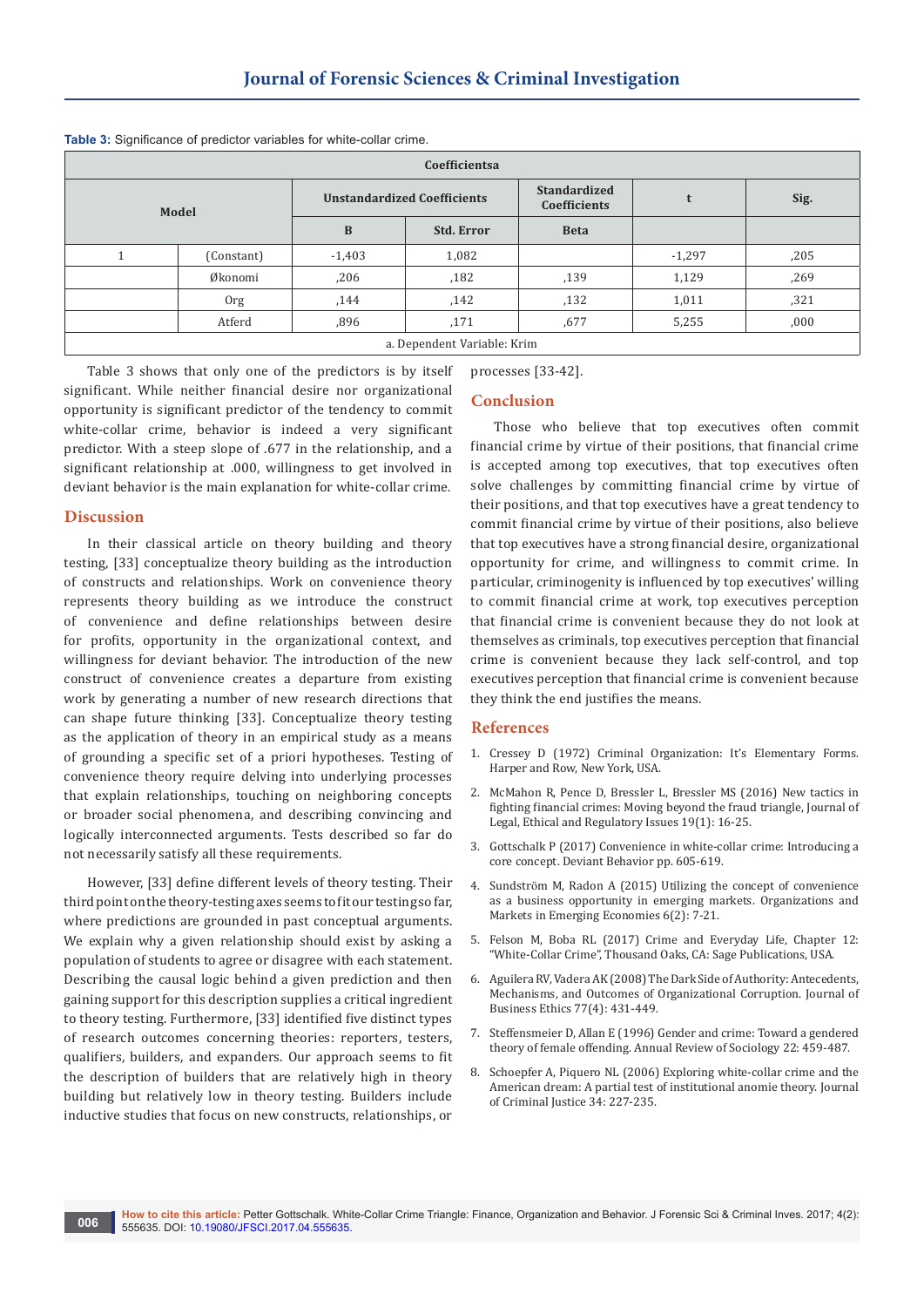- 9. [Pratt TC, Cullen FT \(2005\) Assessing macro-level predictors and](http://www.journals.uchicago.edu/doi/abs/10.1086/655357)  [theories of crime: A meta-analysis. Crime and Justice 32: 373-450.](http://www.journals.uchicago.edu/doi/abs/10.1086/655357)
- 10. Kerik BB (2005) From jailer to jailed-my journey from correction and police commissioner to inmate #84888-054, Threshold Editions, New York, USA.
- 11. [Piquero NL \(2012\) The only thing we have to fear is fear itself:](http://journals.sagepub.com/doi/abs/10.1177/0011128711405005?journalCode=cadc)  [Investigating the relationship between fear of falling and white collar](http://journals.sagepub.com/doi/abs/10.1177/0011128711405005?journalCode=cadc)  [crime. Crime and Delinquency 58 \(3\): 362-379.](http://journals.sagepub.com/doi/abs/10.1177/0011128711405005?journalCode=cadc)
- 12. [Puranam P, Alexy O, og Reitzig M \(2014\) What's "new" about new forms](http://amr.aom.org/content/39/2/162)  [of organizing? Academy of Management Review 39 \(2\): 162-180.](http://amr.aom.org/content/39/2/162)
- 13. Dion M (2008) Ethical leadership and crime prevention in the organizational setting. Journal of Financial Crime 15(3): 308-319.
- 14. [Ahrne G, Brunsson N \(2011\) Organization outside organizations: the](http://journals.sagepub.com/doi/abs/10.1177/1350508410376256)  [significance of partial organization. Organization 18\(1\): 83-104.](http://journals.sagepub.com/doi/abs/10.1177/1350508410376256)
- 15. [Pontell HN, Black WK, ogGeis G \(2014\) Too big to fail, too powerful to](https://link.springer.com/article/10.1007/s10611-013-9476-4)  [jail? On the absence of criminal prosecutions after the 2008 financial](https://link.springer.com/article/10.1007/s10611-013-9476-4)  [meltdown. Crime Law and Social Change 61\(1\): 1-13.](https://link.springer.com/article/10.1007/s10611-013-9476-4)
- 16. [Valukas AR \(2010\) In regard Lehman Brothers Holdings Inc. to United](https://www.bancodesio.it/documenti/vari/lehman/Lehman-debtors_disclosure_statement_third_amended_joint_chapter11_plan.pdf)  [States Bankruptcy Court in Southern District of New York. Jenner &](https://www.bancodesio.it/documenti/vari/lehman/Lehman-debtors_disclosure_statement_third_amended_joint_chapter11_plan.pdf)  [Block pp. 1-791.](https://www.bancodesio.it/documenti/vari/lehman/Lehman-debtors_disclosure_statement_third_amended_joint_chapter11_plan.pdf)
- 17. [Dion M \(2009\) Corporate crime and the dysfunction of value networks.](http://www.emeraldinsight.com/doi/abs/10.1108/13590790910993726?journalCode=jfc)  [Journal of Financial Crime 16\(4\): 436-445.](http://www.emeraldinsight.com/doi/abs/10.1108/13590790910993726?journalCode=jfc)
- 18. [Elnan TS \(2016\) Kriminelleer of temer innovative enn folk flest](https://www.ft.com/content/8e6ef6b8-515a-11e7-bfb8-997009366969)  [\(-Criminals are often more innovative than most people\), daily](https://www.ft.com/content/8e6ef6b8-515a-11e7-bfb8-997009366969)  [Norwegian newspaper Aften posten p. 4-5.](https://www.ft.com/content/8e6ef6b8-515a-11e7-bfb8-997009366969)
- 19. Sutherland EH (1983) White Collar Crime The Uncut Version, New Haven, Yale University Press, US.
- 20. [Gottfredson MR, Hirschi T \(1990\) A general theory of crime, Stanford](http://criminology.wikia.com/wiki/General_Theory_of_Crime)  [University Press, Stanford, USA.](http://criminology.wikia.com/wiki/General_Theory_of_Crime)
- 21. [Welsh DT, Oronez LD, Snyder DG, Christian MS \(2014\) The slippery](https://www.ncbi.nlm.nih.gov/pubmed/24865577)  [slope: How small ethical transgressions pave the way for larger future](https://www.ncbi.nlm.nih.gov/pubmed/24865577)  [transgressions, Journal of Applied Psychology 100\(1\): 114-127.](https://www.ncbi.nlm.nih.gov/pubmed/24865577)
- 22. [Sykes G, Matza D \(1957\) Techniques of neutralization: A theory of](https://www.jstor.org/stable/2089195)  [delinquency. American Sociological Review 22\(6\): 664-670.](https://www.jstor.org/stable/2089195)
- 23. [Comey JB \(2009\) Go directly to prison: White collar sentencing after](https://harvardlawreview.org/wp-content/uploads/pdfs/GEdAssistantwebsite,_newVolume_1226_April_PDFsnoteswhite_collar_sentencing.pdf)  [the Sarbanes-Oxley act, Harvard Law Review 122: 1728-1749.](https://harvardlawreview.org/wp-content/uploads/pdfs/GEdAssistantwebsite,_newVolume_1226_April_PDFsnoteswhite_collar_sentencing.pdf)
- 24. [Baird JE, Zelin RC \(2009\) An Examination of the Impact of Obedience](http://web.b.ebscohost.com/abstract?direct=true&profile=ehost&scope=site&authtype=crawler&jrnl=19429053&AN=45462467&h=jwXZ%2fUhQcmveSiINyUvUr%2b4BN82jFN3PhOUh7blReEMd0Nytg2ovdD6UurAK2ZWYrrJ90rUwCc%2bMyKoSWHbVxQ%3d%3d&crl=c&resultNs=AdminWebAuth&resultLocal)  [Pressure on Perceptions of Fraudulent Acts and the Likelihood](http://web.b.ebscohost.com/abstract?direct=true&profile=ehost&scope=site&authtype=crawler&jrnl=19429053&AN=45462467&h=jwXZ%2fUhQcmveSiINyUvUr%2b4BN82jFN3PhOUh7blReEMd0Nytg2ovdD6UurAK2ZWYrrJ90rUwCc%2bMyKoSWHbVxQ%3d%3d&crl=c&resultNs=AdminWebAuth&resultLocal)  [of Committing Occupational Fraud. Journal of Forensic Studies in](http://web.b.ebscohost.com/abstract?direct=true&profile=ehost&scope=site&authtype=crawler&jrnl=19429053&AN=45462467&h=jwXZ%2fUhQcmveSiINyUvUr%2b4BN82jFN3PhOUh7blReEMd0Nytg2ovdD6UurAK2ZWYrrJ90rUwCc%2bMyKoSWHbVxQ%3d%3d&crl=c&resultNs=AdminWebAuth&resultLocal)  [Accounting and Business, Winter 1\(1\): 1-14.](http://web.b.ebscohost.com/abstract?direct=true&profile=ehost&scope=site&authtype=crawler&jrnl=19429053&AN=45462467&h=jwXZ%2fUhQcmveSiINyUvUr%2b4BN82jFN3PhOUh7blReEMd0Nytg2ovdD6UurAK2ZWYrrJ90rUwCc%2bMyKoSWHbVxQ%3d%3d&crl=c&resultNs=AdminWebAuth&resultLocal)
- 25. [Engdahl O \(2015\) White-collar crime and first-time adult-onset](https://www.homeworkmarket.com/sites/default/files/qx/15/02/25/01/journal_1.pdf)  [offending: Explorations in the concept of negative life events as turning](https://www.homeworkmarket.com/sites/default/files/qx/15/02/25/01/journal_1.pdf)  [points, International Journal of Law, Crime and Justice, 43\(1\): 1-16.](https://www.homeworkmarket.com/sites/default/files/qx/15/02/25/01/journal_1.pdf)
- 26. [Pickett KHS, Pickett JM \(2002\) Financial crime investigation and](http://as.wiley.com/WileyCDA/WileyTitle/productCd-0471203351.html)  [control. John Wiley & Sons, New York, USA.](http://as.wiley.com/WileyCDA/WileyTitle/productCd-0471203351.html)
- 27. [Ragatz LL, Fremouw W, Baker E \(2012\) The Psychological Profile](http://journals.sagepub.com/doi/abs/10.1177/0093854812437846)  [of White-Collar Offenders: Demographics, Criminal Thinking,](http://journals.sagepub.com/doi/abs/10.1177/0093854812437846)  [Psychopathic Traits, and Psychopathology. Criminal Justice and](http://journals.sagepub.com/doi/abs/10.1177/0093854812437846)  [Behavior 39 \(7\): 978-997.](http://journals.sagepub.com/doi/abs/10.1177/0093854812437846)
- 28. [McKay R, Stevens C, Fratzi J \(2010\) A 12-step process of white-collar](http://www.inderscienceonline.com/doi/abs/10.1504/IJBGE.2010.029552)  [crime. International Journal of Business Governance and Ethics 5\(1\):](http://www.inderscienceonline.com/doi/abs/10.1504/IJBGE.2010.029552)  [14-25.](http://www.inderscienceonline.com/doi/abs/10.1504/IJBGE.2010.029552)
- 29. [Arnulf JK, Gottschalk P \(2013\) Heroic Leaders as White-Collar](http://onlinelibrary.wiley.com/doi/10.1002/jip.1370/abstract)  [Criminals: An Empirical Study, Journal of Investigative Psychology and](http://onlinelibrary.wiley.com/doi/10.1002/jip.1370/abstract)  [Offender Profiling, 10: 96-113.](http://onlinelibrary.wiley.com/doi/10.1002/jip.1370/abstract)
- 30. [Ouimet G \(2009\) Psychology of white-collar criminal: In search of](https://www.researchgate.net/publication/292458144_Psychology_of_white-collar_criminal_In_search_of_personality)  [personality. Psychologie Du Travail Et Des Organisations 15\(3\): 297-](https://www.researchgate.net/publication/292458144_Psychology_of_white-collar_criminal_In_search_of_personality) [320.](https://www.researchgate.net/publication/292458144_Psychology_of_white-collar_criminal_In_search_of_personality)
- 31. [Ouimet G \(2010\) Dynamics of narcissistic leadership in organizations.](http://www.emeraldinsight.com/doi/abs/10.1108/02683941011075265)  [Journal of Managerial Psychology 25\(7\): 713-726.](http://www.emeraldinsight.com/doi/abs/10.1108/02683941011075265)
- 32. [Galvin BM, Lange D, Ashforth BE \(2015\) Narcissistic organizational](https://www.researchgate.net/publication/275657149_Narcissistic_Organizational_Identification_Seeing_Oneself_As_Central_to_the_Organization%27s_Identity)  [identification. Seeing oneself as central to the organizations identity.](https://www.researchgate.net/publication/275657149_Narcissistic_Organizational_Identification_Seeing_Oneself_As_Central_to_the_Organization%27s_Identity)  [Academy of Management Review 40\(2\): 163-181.](https://www.researchgate.net/publication/275657149_Narcissistic_Organizational_Identification_Seeing_Oneself_As_Central_to_the_Organization%27s_Identity)
- 33. [Colquitt, Jason A, Cindy P, Zapata-Phelan \(2007\) "Trends in theory](http://amj.aom.org/content/50/6/1281.abstract)  [building and theory testing: A five-decade study of the Academy of](http://amj.aom.org/content/50/6/1281.abstract)  [Management Journal." Academy of Management Journal 50\(6\): 1281-](http://amj.aom.org/content/50/6/1281.abstract) [1303.](http://amj.aom.org/content/50/6/1281.abstract)
- 34. Berry LL, Seiders K, Grewal D (2002) Understanding service convenience. Journal of Marketing, 66(3): 1-17.
- 35. [Collier JE, Kimes SE \(2012\) Only If It is Convenient: Understanding](http://scholarship.sha.cornell.edu/articles/826/)  [How Convenience Influences Self-Service Technology Evaluation.](http://scholarship.sha.cornell.edu/articles/826/)  [Journal of Service Research 16\(1\): 39-51.](http://scholarship.sha.cornell.edu/articles/826/)
- 36. [Farquhar JD, Rowley J \(2009\) Convenience: a services perspective.](http://journals.sagepub.com/doi/abs/10.1177/1470593109346894?journalCode=mtqa)  [Marketing Theory 9\(4\): 425-438.](http://journals.sagepub.com/doi/abs/10.1177/1470593109346894?journalCode=mtqa)
- 37. [Mai HTX, Olsen SO \(2016\) Consumer participation in self-production:](http://www.tandfonline.com/doi/abs/10.1080/10696679.2016.1130554?journalCode=mmtp20)  [The role of control mechanisms, convenience orientation, and moral](http://www.tandfonline.com/doi/abs/10.1080/10696679.2016.1130554?journalCode=mmtp20)  [obligation, Journal of Marketing Theory and Practice, 24\(2\): 209-223.](http://www.tandfonline.com/doi/abs/10.1080/10696679.2016.1130554?journalCode=mmtp20)
- 38. [Piquero NL, Benson ML \(2004\) White collar crime and criminal](http://journals.sagepub.com/doi/abs/10.1177/1043986204263770)  [careers: Specifying a trajectory of punctuated situational offending.](http://journals.sagepub.com/doi/abs/10.1177/1043986204263770)  [Journal of Contemporary Criminal Justice 20: 148-165.](http://journals.sagepub.com/doi/abs/10.1177/1043986204263770)
- 39. [Piquero NL, Schoepfer A, Langton L \(2010\) Completely out of control](http://journals.sagepub.com/doi/abs/10.1177/0011128708325052?journalCode=cadc)  [or the desire to be in complete control? How low self-control and the](http://journals.sagepub.com/doi/abs/10.1177/0011128708325052?journalCode=cadc)  [desire for control relate to corporate offending. Crime & Delinquency](http://journals.sagepub.com/doi/abs/10.1177/0011128708325052?journalCode=cadc)  [56\(4\): 627-647.](http://journals.sagepub.com/doi/abs/10.1177/0011128708325052?journalCode=cadc)
- 40. Sutherland, Edwin H (1939) "White-collar criminality."American Sociological Review 5: 1-12.
- 41. Sutherland EH (1949) White-Collar Crime, Holt, Rinehart and Winston Publishing, New York, USA.
- 42. [Valukas AR \(2014\) Report to board of directors of General Motors](http://www.beasleyallen.com/webfiles/valukas-report-on-gm-redacted.pdf)  [Company regarding ignition switch recalls. law firm Jenner & Block pp.](http://www.beasleyallen.com/webfiles/valukas-report-on-gm-redacted.pdf)  [1-325.](http://www.beasleyallen.com/webfiles/valukas-report-on-gm-redacted.pdf)